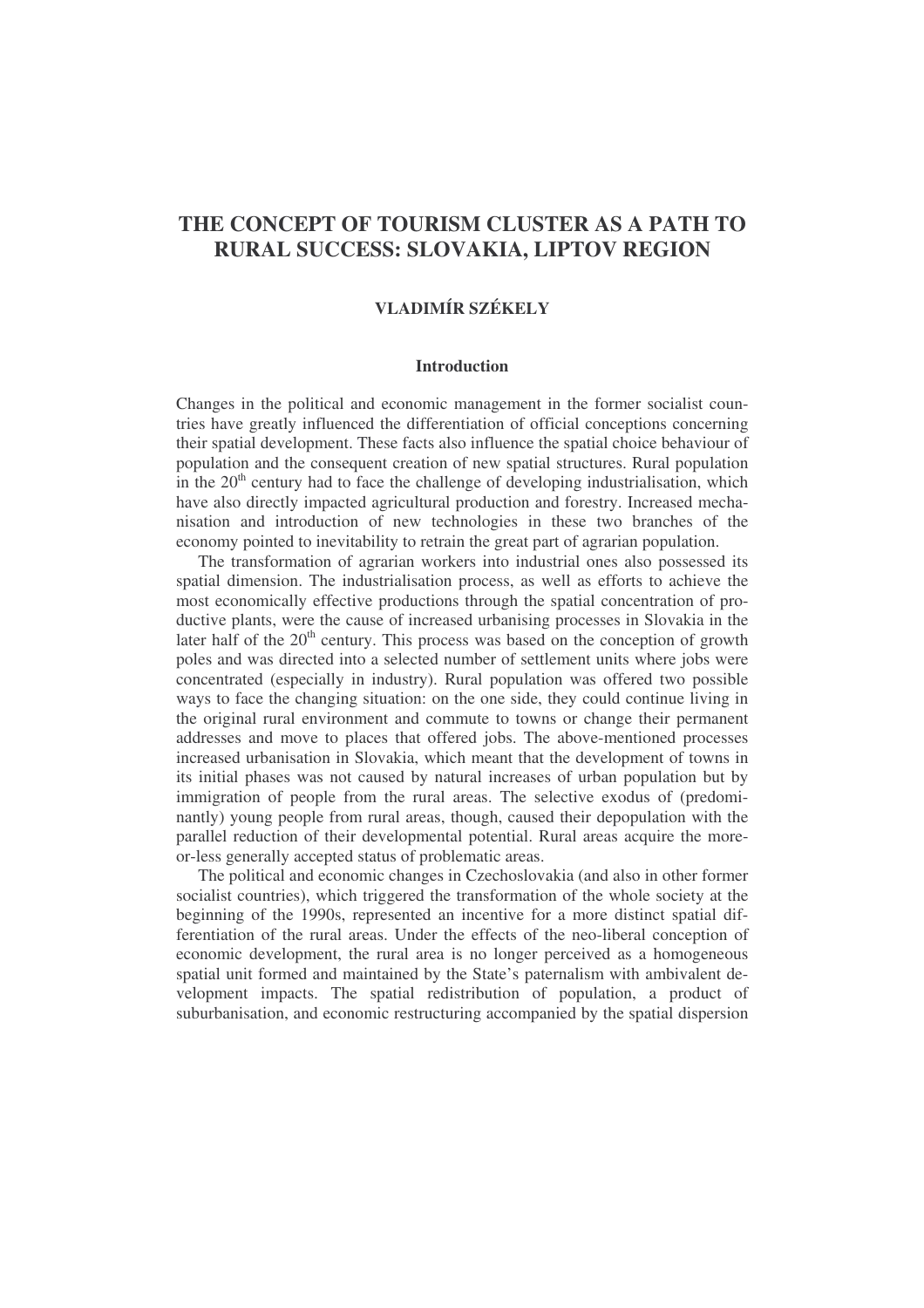of economic entities, has also created a chance for the selective revitalisation of the country.

Rural municipalities and rural areas compete with each other on regional, national or European levels. Every (?) rural spatial unit tries to occupy the place among winners in competition for people and capital. But the fact is that the number of "losers" with unsuccessful development stories is always higher than that of "winners". Attractive investments, which contribute to the creation of jobs, economic growth, prosperity and improved living standard of the local and regional population, flow only to a limited number of rural localities and rural regions, which become attractive for potential migrants. They represent (together with the unique tacit knowledge of human community embedded in concrete space) an important source for potential successful (economic) development stories of selected rural areas. Rural "success" in the neoliberal sense is connected with the adjective of "economic". On the other side, there is a relatively small group of rural localities with extremely sustainable developmental strategy and with a totally different understanding of rural "success".

The aim of the article is to present a basic idea of the term "successful rural area" which is a kind of final picture of the influence of selected endogenous and exogenous factors on its socio-economic development. One of the possible alternative paths to (economic) success in rural area will be demonstrated by showing the example of how the concept of tourist cluster has been applied in the region of Liptov endeavouring for a more efficient use of (not only) the natural potential existing in its territory.

#### **Term "successful rural area"**

Several relevant terms describing either something abstract (quality of life, development) or something real and very complicated (region) exist in contemporary human geography. These terms are not univocally perceived, defined and interpreted. Obviously, the term "successful rural area" composed of words that express something very abstract (success) on the one side and something real and existing but very complicated on the other side (rural area), will not be also univocally perceived, defined and interpreted.

The perception of the rural character and the consequent delimitation of rural areas can be viewed from several angles (e.g., *Elands–Wiersun,* 2001; *Hurbánek,* 2008). Some authors (e.g., *Czapiewski,* 2010, *Székely–Michniak,* 2009) prefer the administrative approach while defining and delimiting rural area due to pragmatic reasons. Rural areas for them are cadastral territories of basic administrative units (municipality – obec, gmina), which were not granted the status of a town/city (urban municipality). Applying the quoted principle we can say that in time of the last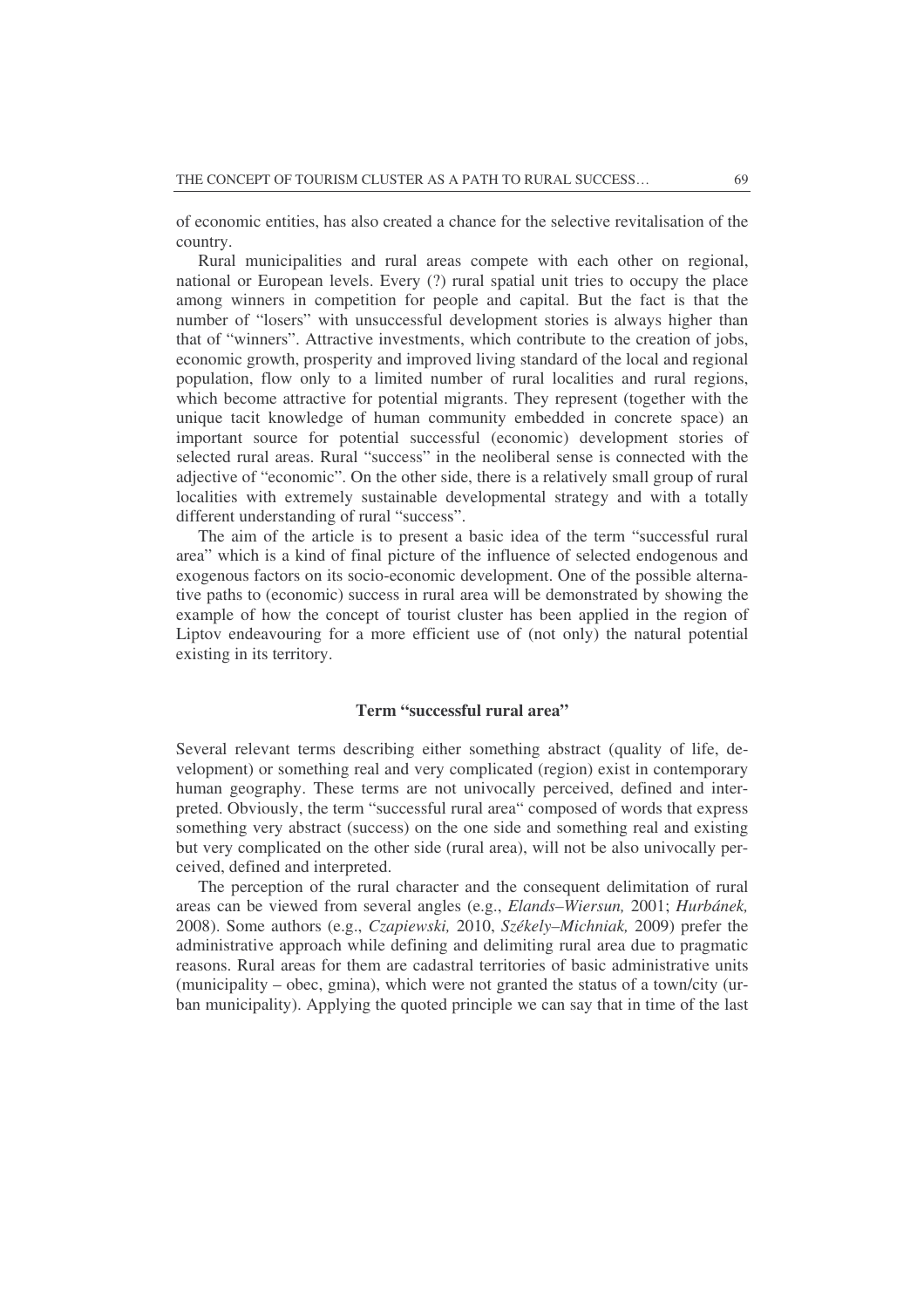Census of people, houses and flats (2001) it was found that only 43.5% of the total population of Slovakia lived in 2,745 rural municipalities (95.2% of all municipalities in the country). It means that rural municipalities distinctly dominated in the settlement structure of Slovakia (*Székely*, 2003).

The idea of success is a highly individual and subjective matter. The dynamic perception of success is moulded by changes in subject's value scale. Practically it is not possible to univocally and generally define success from the scientific point of view. *Perlín and Šimíková* (2008) pointed to different views of success or successfulness depending on the interests of individual rural actors (citizens of the rural municipality along with representatives of non-profit groups or informal associations in rural areas, representatives of local government, and representatives of the state and higher territorial-administrative units). As to capture the complex idea of a successful rural municipality, they define it on the basis of six more or less questionable criteria. The successful rural municipality is, according to Perlín and  $\text{Simčíková}$  (2008), characterised by the following conditions:

- − the population has been increasing and is relatively young (demographical indices);
- − development activities are present (economic indices);
- − the appearance is pleasant (appearance aspect);
- − the municipality is sufficiently equipped (equipment of the municipality);
- − community life is rich (political activities of the local population and cultural life in the municipality);
- − the municipality works correctly (functionality of the municipality).

Summarising their notions, Perlín and Šimčíková report that the present successful rural municipality should be a synonym of a municipality with rich social and cultural life and high economic activity of local people.

Polish geographer *Czapiewski* (2010) elaborated the theme of successful rural areas and believes that success can be talked about only if the satisfied dreams and wishes are in balance with all life components. The status of imbalanced partial successes and failures cannot be considered as a successful status. Success must contain a feature of complexity. The above-mentioned author transformed his idea and interpretation of the term success (extending it with adjective "socioeconomic") and applies it then to the concept of successful rural area, which should provide replies to a series of questions concerning the very essence of existence, genesis, spatial delimitation and spatial differentiation of successful rural areas. Special attention is given not only to the identification of endogenous and exogenous conditions and factors that determine successful rural areas but also to specific features of defining the spatial success and measuring of such success.

Czapiewski associates success, and the success of rural areas in particular, with the total, relatively high and steady socio-economic (civilising) development of an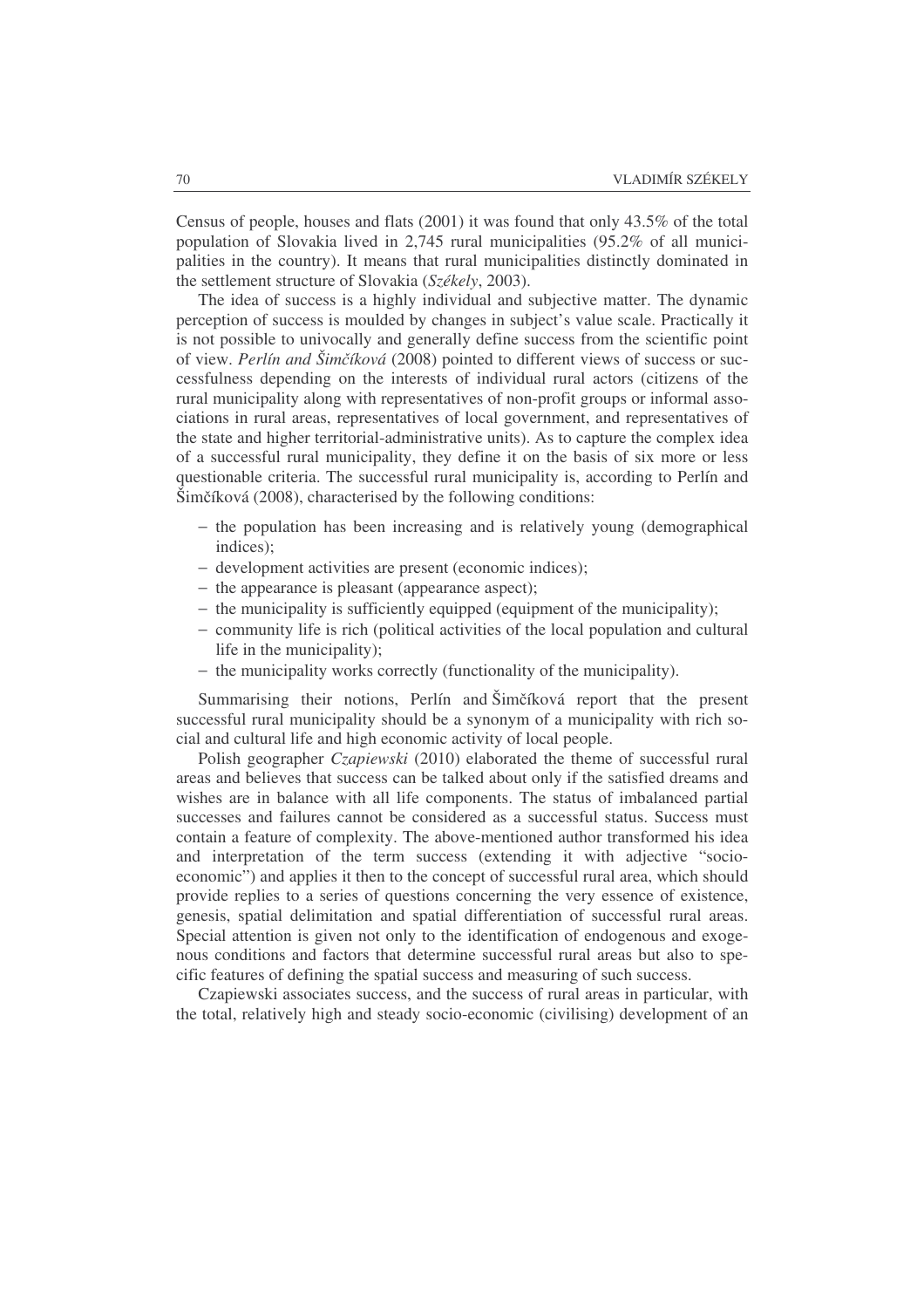appropriately defined spatial unit. On the base of study of literature review, he quotes three groups of conditions that should be analysed during the process of successful rural areas delimitation (in Poland):

- − Economic-financial they correspond with the level of activities and entrepreneurship of population and authorities of the self-governing territorial units;
- − Socio-demographic they consist of demographic and educational characteristics as well as from elements of human and social capital.;
- − Infrastructural-environmental characterising the elements of technical, social and communication infrastructure, as well as the quality of basic environmental elements.

All (the request of complexity fulfilled) conditions characterising the socioeconomic (civilising) development of a spatial unit with the assistance of numerous specific indicators are relatively high and above average in a successful rural area and they show traces of steady (quantitative and/or qualitative) progress during the determined interval (the request of stability fulfilled). Czapiewski emphasises that a successful rural area cannot be a unilaterally developed territory where only one condition of spatial success is characterised by above-average values and is accompanied by the simultaneous existence of below-average values of the second and/or third condition. Simultaneously, Czapiewski asserts that a rural area that is not subject to continuous growth and positive qualitative changes cannot be a successful one either (it is necessary to stress that the comparison of the level of conditions was realised only in two time horizons chosen with the aim to express dynamic changes that took place under the effect of political, economic and social transformation of the Polish society at the end of the  $20<sup>th</sup>$  century). The essential feature of all delimited successful areas is their relativity. As a matter of fact, spatial success is always referred to with regards to certain spatial reference and simultaneously confrontation points such as a selected municipality or higher spatial units (district, region, state). Depending on nature of the reference point it is then possible to align adjectives to the term success according to its size (local, regional, national).

#### **Socio-economic strategies of rural development**

For decades, the development of rural area has been associated with the exogenous form of development. It meant that developmental incentives and indispensable means came from central managing and planning bodies. The rural area was in a position of total dependence on decisions made in other than rural environment and in heads of people who lost immediate contact with rural life. The results of their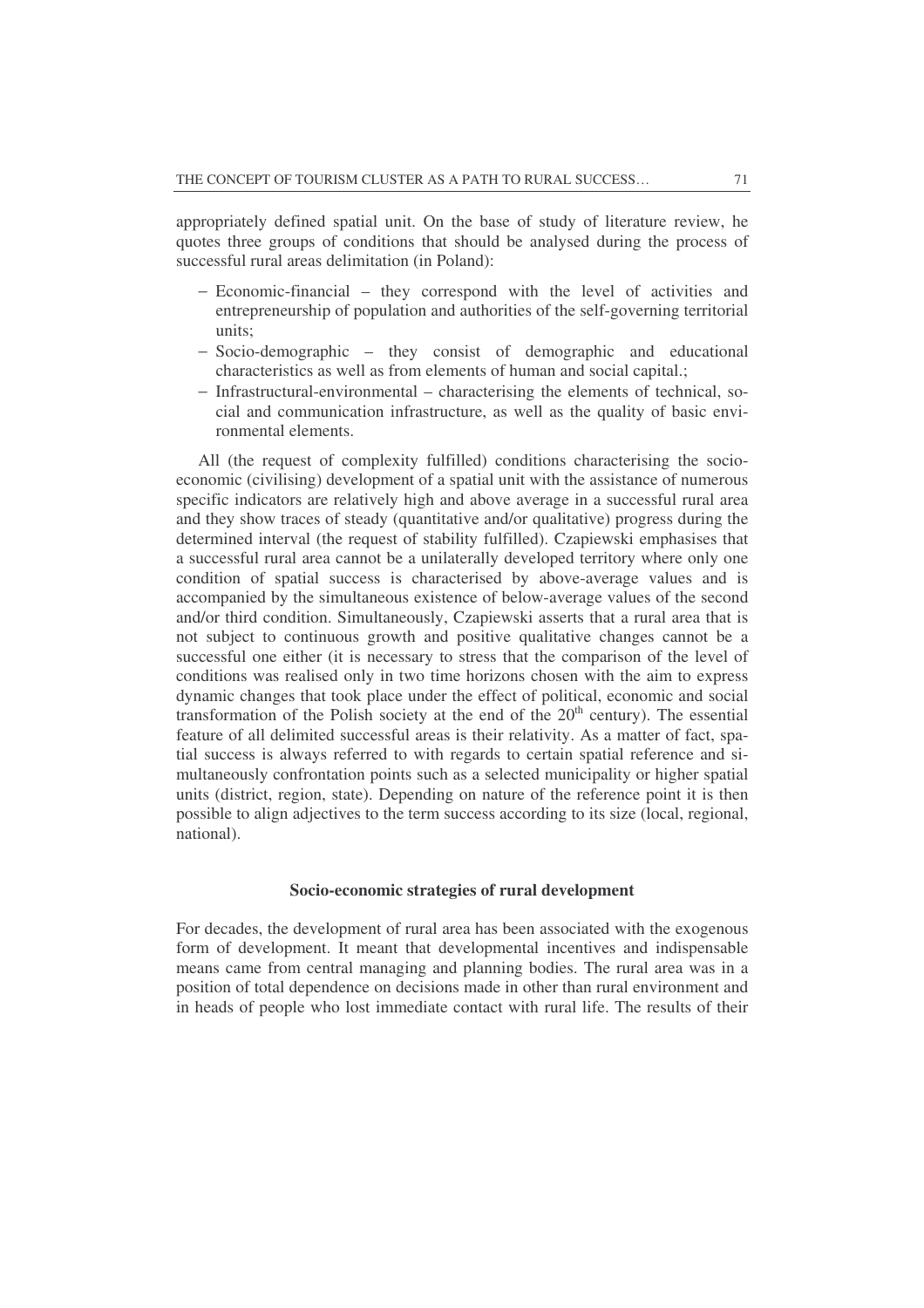location decisions is for instance the existing spatial distribution of industry which reflects the process of socialist industrialisation and creates the regional structure that influences further investment and entrepreneurial decisions.

The top-down model of rural development is now being supplemented by a bottom-up model, or the model of endogenous rural development. The exploitation of multidimensional local and regional rural potential (location and the following relative geographical position, natural resources, cultural heritage values, economic level and characteristics of local communities) by stimulation and initiation of local and regional rural communities and their leaders is characteristic of such a model. In spite of the fact that endogenous development is not and does not aspire to be a universal remedy (panacea) to all problems, notable efforts exist in economically advanced Europe to pursue the bottom-up planning mode of rural development. It means the transfer of many and appropriate competencies and responsibilities in the sphere of development to local and regional self-governments.

## **Selected endogenous factors of the socio-economic development of rural areas Character of locality and relative geographical situation**

A rural municipality situated in an attractive natural setting possesses an important but (in the complexity spatial unit) only partial potential for successful development. A rural municipality which is situated in a close neighbourhood of a big city but lacks other partial potentials relevant to the socio-economic growth is in the same situation. In spite of this, the character of a rural locality and its relative geographical position is in many cases a determining element which influences the potential possibilities of its socio-economic development and consequently the stability and quality of life of the local population. Suburbanisation processes appear on the greater scale practically only in hinterlands of bigger cities. It means traditional commuting to work, for education and services to the centres of political, economical and public life is still typical for the rural population in Slovakia. Commuting to cities is connected with the obligatory time loss and financial cost, which represents the distinct barrier to the socio-economic development of some peripheral and eccentrically situated rural municipalities.

### **Human and social capital**

The emphasis on the relevancy of human and social capital as decisive determinants of spatial success is typical for the contemporary concepts of local and regional development. Human capital is produced by the local intrinsically heterogeneous community, where size and structure are spatially differentiated.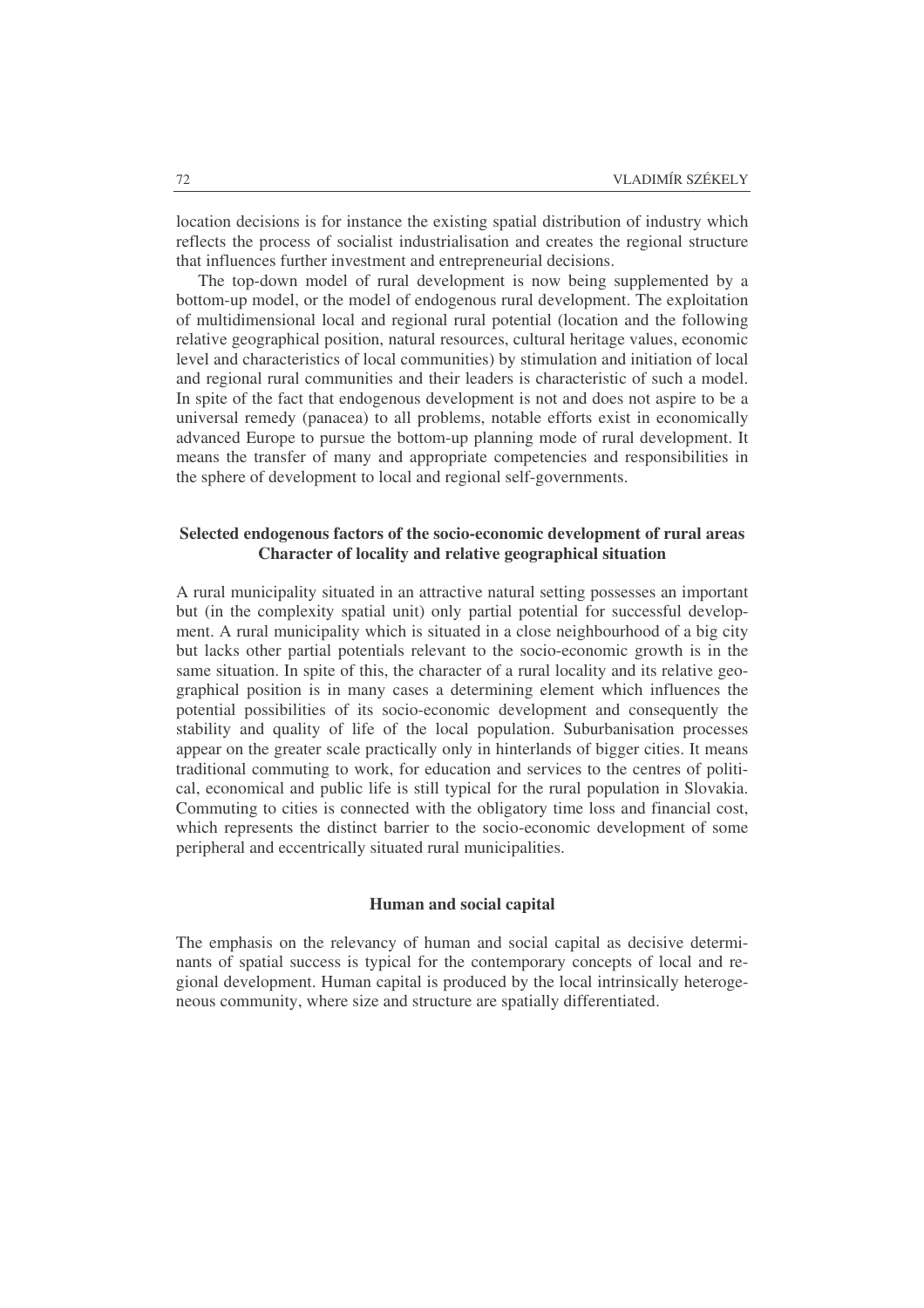It may seem at first glance that rural municipalities with a larger population in adequate age, educational and economic structure enjoy better conditions and outlooks for the socio-economic development. However, it is reasonable to assume that precisely the above-mentioned rural municipalities may become the source of human capital for the competing, normally urban (even foreign) spatial units. The selective emigration of young qualified people is a serious problem from the shortterm point of view. But in case they return, the rural area and local community acquires more skilled, more experienced and more engaged people ready to build a quality local environment. In an optimal case, the formal and informal meetings may lead to information exchange and mutual learning, resulting in cooperation and the strengthening of social capital of the particular rural municipality. The existence/absence of a natural and generally accepted leader of the community (mayor, local priest) may initiate, motivate, and attract people to responsibility for the socio-economic development of the rural municipality by his/her enthusiasm and innovative approach, thus contributing to increased life quality of local population.

#### **Concept of tourism cluster as a path to successful rural areas**

The term "cluster" was introduced by the American economist M. Porter who described it not only as an analytical concept but also as a political tool for achieving the competitiveness of various economical branches (particularly in manufacturing) and spatial units. Porter defines clusters as "geographic concentrations of interconnected companies, specialised suppliers, service providers, firms in related industries, and associated institutions (universities, standards agencies, and trade associations) in particular fields that compete but also cooperate" (*Porter,* 1998). Contracting supply-demand relationships, joint technologies, common purchasers or distribution channels or even the common labour market are the factors that unite cluster into one unit. But it can be also various training or research initiatives, joint marketing and lobbying (*Nordin,* 2003).

Porter saw the cluster (and clustering) as a geographically localised grouping of interlinked businesses and as one of the possibilities to increase their competitiveness, to improve productivity and through them to increase the economic well being of population living in the concerned territories. Although Porter's work is mainly focused on the manufacturing industry, it has also been extended and applied to service industries, such as tourism.

Tourism cluster is represented by the groups of organisations trying to cluster together to form a destination context (*Novelli – Schmitz – Spencer,* 2006). The existence of various networks and active participation of individual actors (municipalities, firms, etc.) are very important for the successfully functioning of cluster.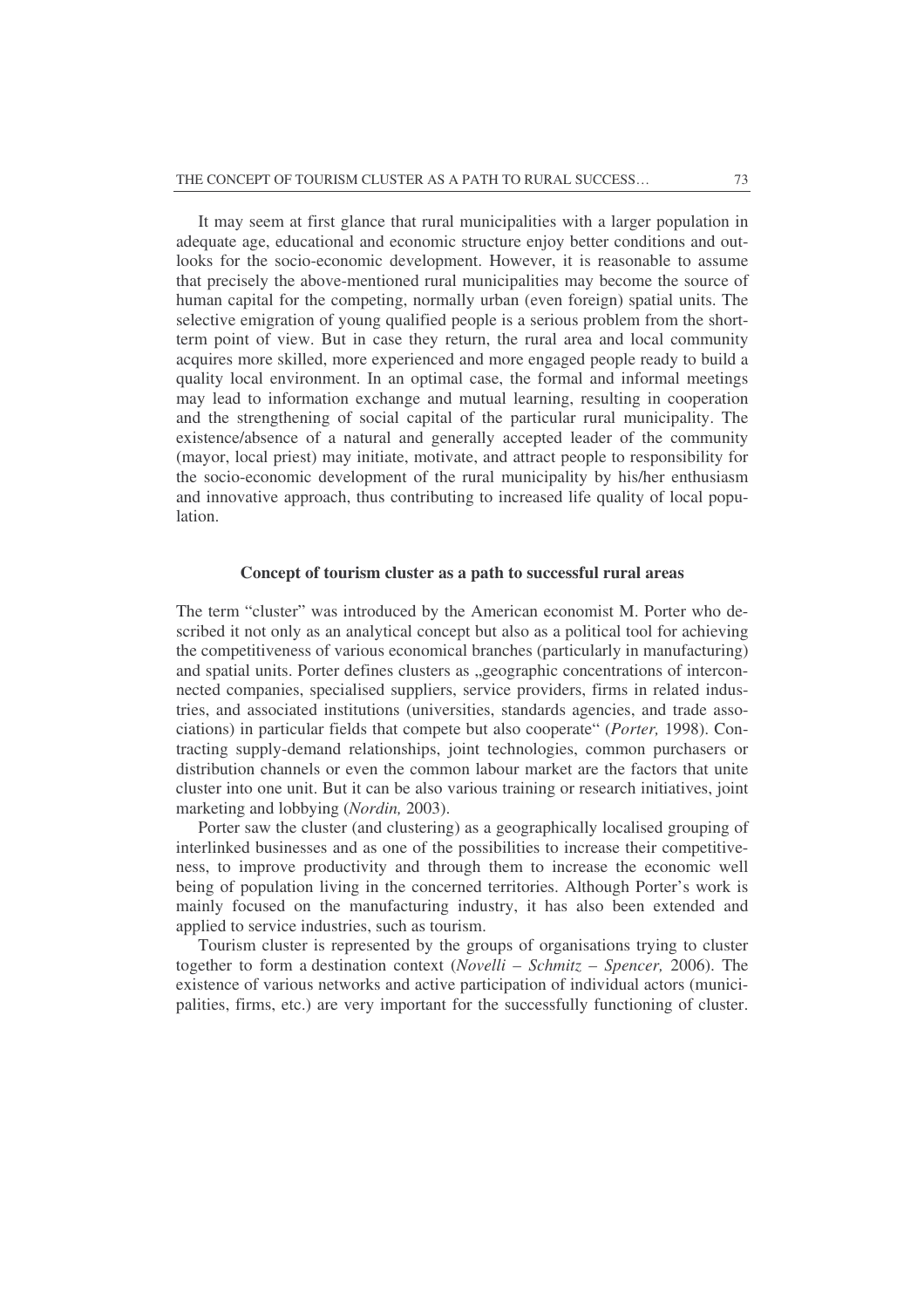For the (not only) tourism cluster, the co-location of complementary firms, which may not necessarily be involved in the same sector, but may benefit from preexisting network membership and alliance dynamics. Networks of created and functional clusters provide approach to knowledge, resources, markets or technologies for individual firms. They also make it possible for actors to participate in the co-development of tourism products or services and spillover of theoretical and practical knowledge: one member of the network (cluster) is affected by the experiences of another.

The aim of the tourism cluster is to make use of endogenous territorial potential based not only on the natural potential (locality's character and relative geographic position) but also on the capabilities of the local population (human and social capital), and the presence and quality of locally based supporting industries related to tourism (accommodation and catering facilities, transport service etc.).

# **The first tourism cluster in Slovakia as a concrete product of the Regional Innovation Strategy**

Liptov as one of historic regions of Slovakia is situated in the north of Slovakia and its north-eastern part is in contact with the Slovak-Polish frontier. It is included in the administrative region of Žilina. The territory of the Liptov region  $(1,970 \text{ km}^2)$ with the excellent conditions for development of tourism (*Székely*, 2010) is not homogeneous – its western part (district of Ružomberok) is a "predominantly rural area" and the eastern part (district of Liptovský Mikuláš) is a "significantly rural or intermediate area" (*Székely,* 2003). Liptov is not among the most populous regions of Slovakia. According to the last Census in 2001, the population of three towns and 78 rural municipalities amounts to 133 thousand. The largest town is Liptovský Mikuláš (33 thousand inhabitants), which along with Ružomberok (almost 31 thousand inhabitants) ranks among the medium-sized towns of Slovakia. Liptovský Hrádok is a smaller town and ranks lower in the settlement hierarchy. Its population amounted 8.2 thousand in time of the last Census.

The emphasis on the competitiveness, prosperity and sustainable development of member countries and their regions declared by the EU has led the representatives of the Žilina's regional self-government (with co-operation with the local University and partners' institutions) in 2005 to assume the project of Innovation Policy of Žilina (part of the Regional Innovation Strategy for the Region of Žilina). Its aim was to create an environment stimulating regional innovation potential, cooperation between the existing institutions and organisations, and to prepare a developmental frame in order to activate the companies so that they introduce further innovations. One of the projects supporting the building of innovation infrastructure (as part of the RIS) is the project Clusters and Partnerships (*Dado* et al.,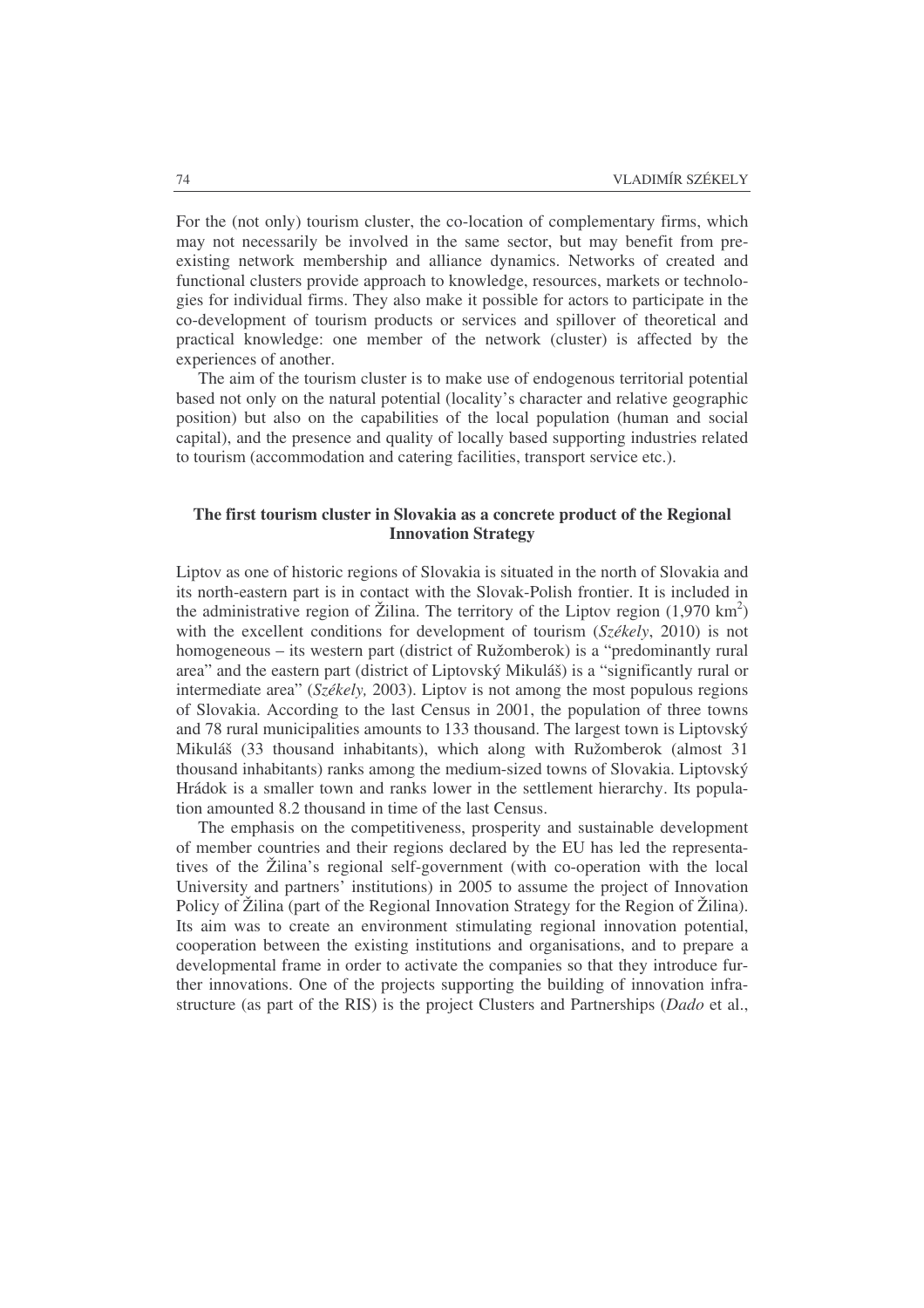2006). The implementation of this project is expected to support not only the cooperation of companies but also to increase their international competitiveness.

As the real result of the quoted activities, the first tourism cluster not only in the region of Žilina but also in Slovakia in general has been introduced. In April 2008, organisation of the "Liptov cluster – tourism association" has been established. Its web site (http://www.klasterliptov.sk/) declares that it is "the first organisation of destination management (DMO) in Slovakia and the joint marketing centre of the destination of Liptov". It associates the entities of the private and public sectors and the aim is the joint promotion of the region of Liptov as the unique "green" region for an "attractive leisure and agreeable experience". The founders of the organisation with the name containing the word cluster are the three towns of the region (Liptovský Mikuláš, Ružomberok and Liptovský Hrádok) and four important tourism centres with supraregional significance: Aquapark Tatralandia, Thermal Park Bešeňová, Jasná Nízke Tatry, and Ski Park Ružomberok. The founders financially support the newly established organisation as its strategic objective is to double the current visiting rate of Liptov before 2013. The ambition of the Liptov cluster is to: "incorporate Liptov to the map of sought-out European tourist destinations, to present Liptov as a unified brand both at home and at abroad, to generate competitive products in the sector of tourism, and to promote the active cooperation in the region". The activities of "Liptov" cluster should be directed to the professional coordination of the development of tourism in the Liptov region.

The individual towns, founders of this organisation, have been mentioned above. Representatives of the towns appreciate that in addition to the cultural and historic monuments they possess, their greatest asset is the proximity of attractive tourism centres (they are also founders of the tourism cluster "Liptov") represented by the private entrepreneurial sector (together with towns they constitute an example of something like public-private-partnership) and their activities complement each other. Aquapark Tatralandia, located in the territory administered by Liptovský Mikuláš is with its 11 swimming pools and toboggans the biggest yearround open water park not only in Slovakia but also in the Czech Republic and Poland as well. It exploits the local thermal springs (60.7°C), which were the base for building a combination of different services offering the complete physical and mental relaxation of visitors. The Thermal Park Bešeňová was built with the same objective and on the same basis. It is located in the territory administered by the village situated 12 km away from Ružomberok. Both companies may as well stand for the typical example of horizontal competitive-cooperative interlinks of an established cluster.

Centres focused on winter sports, Jasná Nízke Tatry and Skipark Ružomberok, represent a considerably less balanced couple. The first of them is located near Liptovský Mikuláš on the territory of several rural municipalities and the National park of Nízke Tatry. It is the most sought out and the biggest winter sport centre in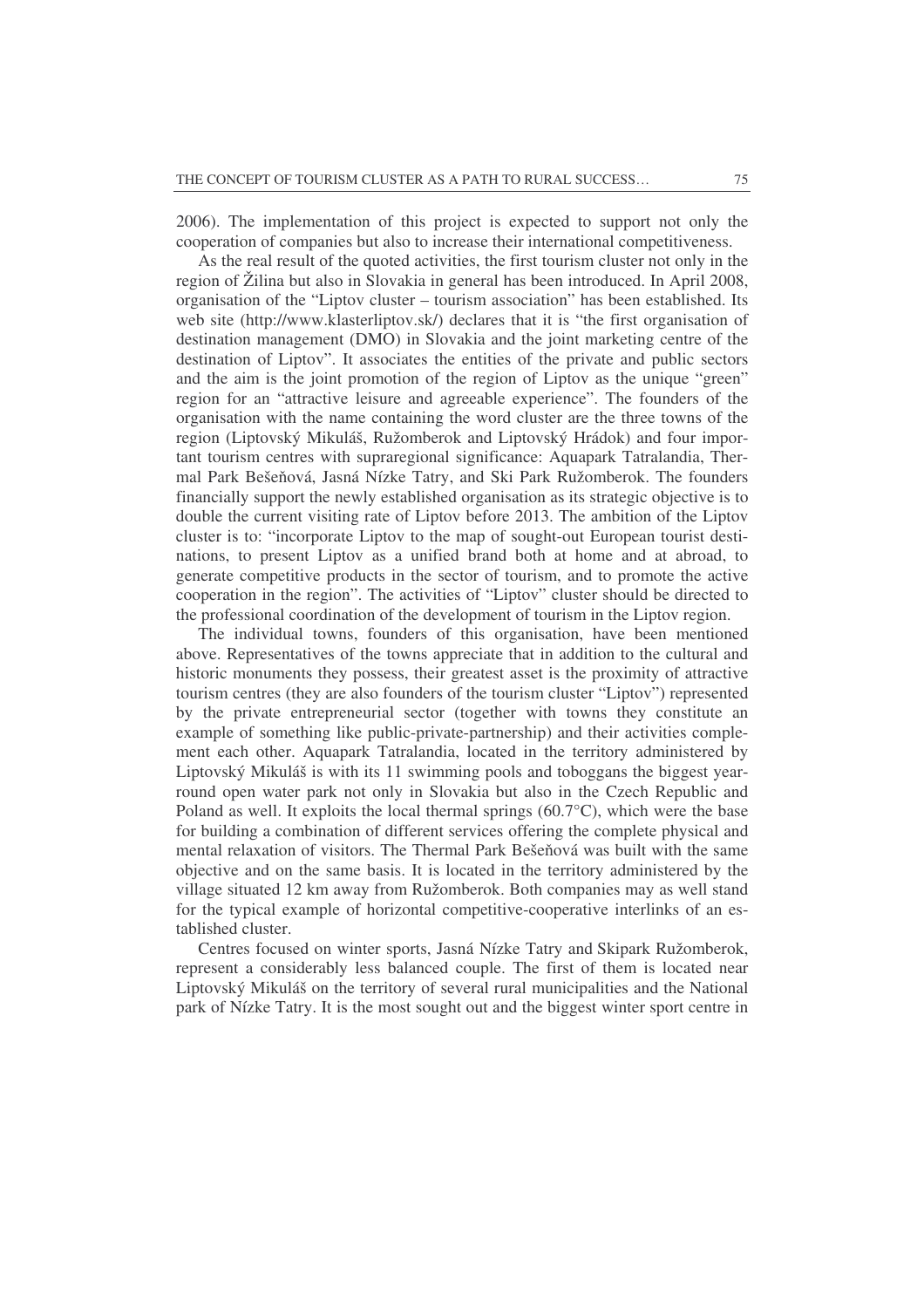Slovakia. However, the declared ambition of the management involves further expansion. Plans exist to make it not only the centre the biggest ski resort in Eastern Europe, but also to diversify activities in order to reach the balanced year-round operation. The result should include an increased visiting rate, proceeds and profit. The centre has been classified under the top category of tourism facilities with international significance. The Skipark Ružomberok has been also included in this category. Its natural potential and the ensuing prospect of spatial expansion though, are much more limited than in case of Jasná. However, in spite of being a smaller ski centre, it is one among ski centres in Slovakia with top evaluation. It is situated in the territory administered by the town of Ružomberok (also including some typical rural settlements) and in the territory of the National Park of Veľká Fatra. Managers of the centre adopted the same strategy for the future development as those at Jasná: they try to diversify activities in order to reach a more balanced visiting rate during the whole year. Like in case of regional centres of Liptov exploiting the hot springs, regional ski centres can be also considered entities participating in the horizontal competitive-cooperative interlinkages of the established cluster.

### **Conclusion**

The interaction of all relevant factors makes Liptov a region with above average potential for the development of tourism. Marketing activities initiated by the local and regional self-governments in coordination and cooperation with the local entrepreneurial group are oriented at the exploitation of this potential. The fragmental romantic picture, so spread in the past, and the present marketing of Liptov's recreational facilities which substantially contributed to its high visiting rate should be now complemented by an overall view of Liptov and its subsequent promotion. Presumably, the targeted regional marketing will support the interest of both the domestic and international clientele in visiting this part of Slovakia.

An important note has to be added to the conclusion: in case of tourism clusters something more is necessary than a common marketing strategy. The real cluster should not be only represented by a common brand and trademark for the organisation that introduces the word "cluster" in its name and sells the regional material and non-material products. It is above all the tourism cluster that should be a phenomenon based on the existence and gradual perfection of horizontal and vertical relationships between the participating actors with the aim to use the exogenous local and regional potential. The result in time of economic prosperity should then be not only an adequate profit of the whole and the individual members but also a functioning successful regional and rural economy.